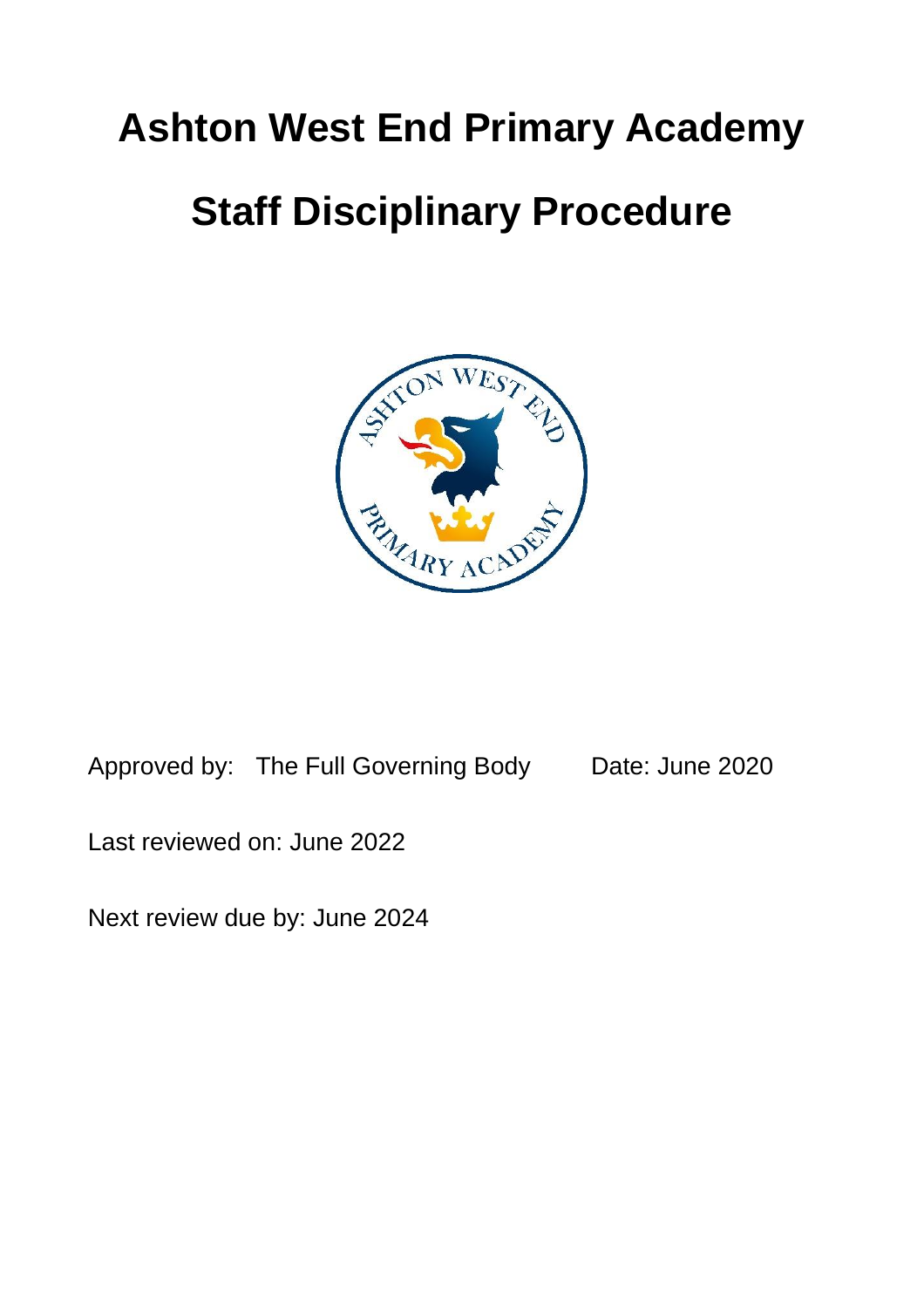## **1. Aims**

This policy aims to:

- Help and encourage all employees to achieve and maintain satisfactory standards of conduct
- Set out the procedures for when an employee's conduct falls below the expected standard
- Ensure that all employees are treated fairly and consistently when a disciplinary issue is being dealt with

# **2. Legislation and guidance**

We are required to set out our disciplinary procedures under general employment law. These disciplinary procedures are based on the Disciplinary and grievance [code of practice from Acas.](http://www.acas.org.uk/media/pdf/f/m/Acas-Code-of-Practice-1-on-disciplinary-and-grievance-procedures.pdf) These procedures also comply with our funding agreement and articles of association.

## **3. Definitions**

- **A disciplinary issue** will arise when a staff member has not behaved to the standard expected of them
- Appendix 1 sets out a non-exhaustive list of examples of what we define as **misconduct and gross misconduct.** For the purpose of this policy, misconduct does not cover staff capability or poor performance issues. These are addressed in our capability of staff policy.

## **4. Disciplinary procedures**

Minor disciplinary issues will be dealt with informally at first, and will be escalated only where:

- There has been no resolution
- The issue is more serious
- There are repeated or multiple instances of misconduct
- There is suspected gross misconduct

When dealing with an issue informally, the employee's line manager will organise a brief meeting with the employee and set out the concerns. They will remind the employee of the expected standard of behaviour and consider what support is needed to help them improve. Notes will be taken and retained.

If the issue cannot be dealt with informally, formal procedures will begin. The employee will be notified of this in a face-to-face meeting with the Principal. This will be followed up in writing.

### **4.1 Suspension**

There may be instances where suspension on full pay is necessary while investigations into concerns or allegations about conduct are carried out. Suspension is not an assumption of wrong doing and is not considered to be a formal sanction. It is most likely to be considered when:

- The allegation relates to a matter of gross misconduct;
- Where the alleged misconduct has, or is liable to, put other parties or property at risk;
- Where there are reasonable grounds for a belief that the investigation may be compromised by the individuals ongoing presence (e.g. tampering with evidence or influencing witnesses);
- Where relationships have severely broken down.

Where this is necessary:

- The Principal must authorise the suspension. If it is the Principal who is the subject of the disciplinary procedure, the governors must authorise the suspension.
- Where possible, the staff member will be informed of the suspension in a face-to-face meeting, followed by a notification in writing within 3 working days.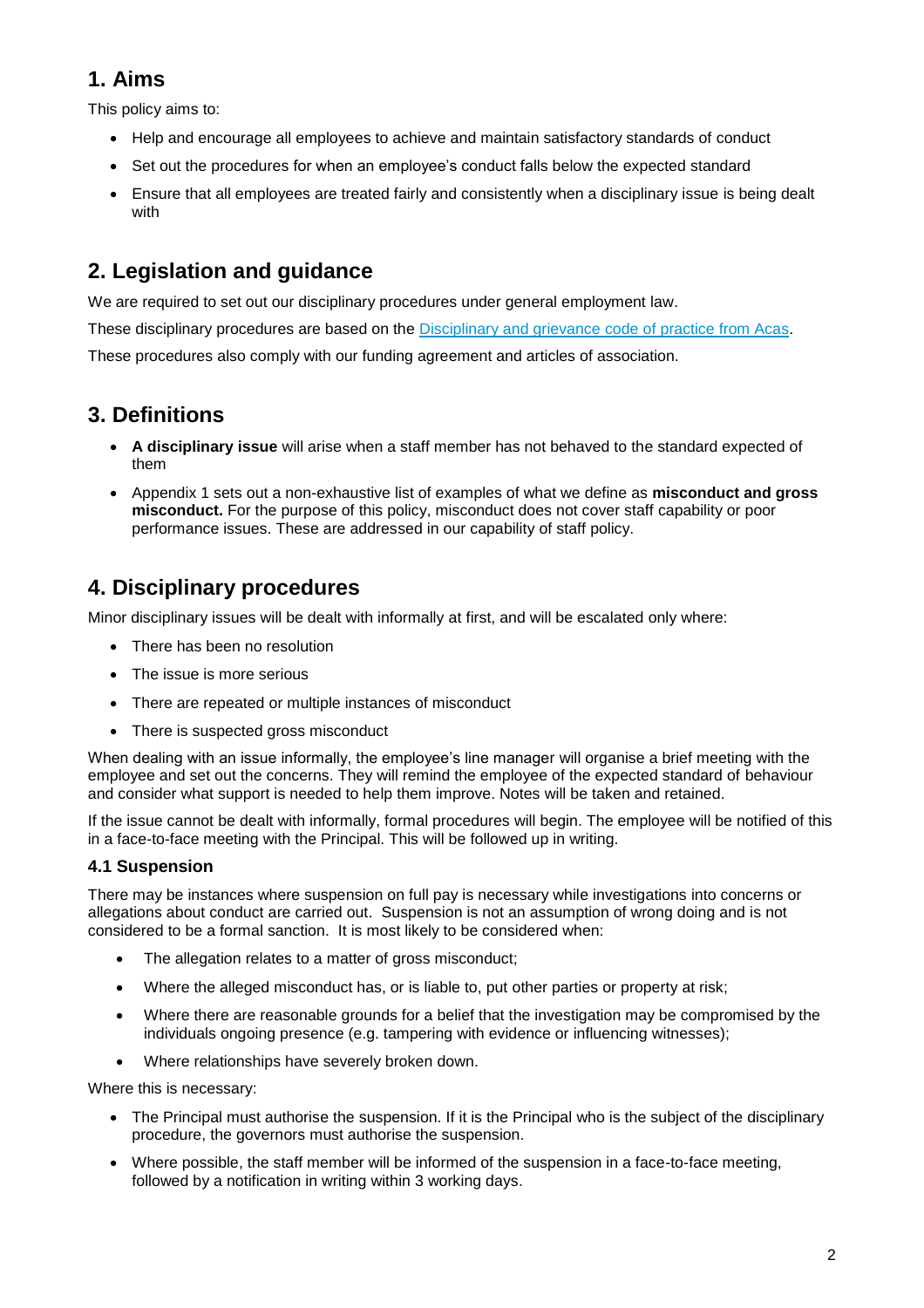- The employee will be permitted to be accompanied to the meeting by either a colleague or trade union representative, providing that this does not cause delay.
- The staff member will be suspended on full pay.

#### **4.2 Investigation**

The nature and extent of any investigation into alleged misconduct will depend upon the seriousness and complexity of the matter under consideration. The individual's line manager (or Principal, as appropriate) will carry out preliminary enquiries to establish whether or not there appears to be a case to answer. Based on the outcome, either no further action will be taken, or a disciplinary investigation will be initiated. Where this is the case, an independent investigating officer will be appointed.

Some allegations will require referral to one or more outside agencies for advice before an internal investigation can be authorised; for example those involving child protection, financial irregularities or other criminal activities. The guidance of the Local Area Designated Officer (LADO) will be sought at the earliest opportunity in any case involving allegations of a child protection nature against a member of staff, and the school's procedure for investigating and managing such allegations will be followed.

Except where the Police or LADO have been advised otherwise, the employee will be informed of the nature of the allegations against him/her and provided with full details of these as well as confirmation that an investigation is underway and by whom.

Before any disciplinary hearing takes place, the investigating officer will gather the facts of the case and evidence. The investigating officer will, hold investigatory meetings, as necessary, including meeting with the employee accused of misconduct. Investigations should be completed at the earliest opportunity and where the case is complex the individual should be kept informed about the progress of the investigation.

The employee will be informed of the outcome of the investigation in writing.

If the investigating officer determines that the matter should move forward to a formal disciplinary hearing a disciplinary officer will be appointed. This will be a person independent from the investigating officer.

#### **4.3 Notification**

If it is decided that there is a disciplinary case to answer, the employee will receive a written notification 5 working days before the hearing. The meeting could be sooner if it is agreed by both parties. The notification will include:

- Details of the alleged misconduct and its possible consequences
- Copies of any written evidence, including witness statements
- The time, date and location of the disciplinary meeting
- A statement that the employee has the right to be accompanied by a colleague or a trade union representative
- Notification that the employer intends to call witnesses (if relevant)

If the employee intends to call a witness, they should notify the employer.

For potentially serious disciplinary matters, members of the governing body will conduct the hearing.

#### **4.4 Disciplinary hearing**

Before the hearing, the employee will receive a copy of all evidence that will be relied upon during the procedure.

At the hearing, the person conducting the hearing will explain the case against the employee and go through the evidence that has been gathered. The person may choose to have the investigating officer present the management's case.

The employee will be allowed to set out their case and answer any allegations that have been made. The employee will also be given a reasonable opportunity to ask questions, present evidence and call relevant witnesses. They will also be given an opportunity to raise points about any information provided by witnesses.

Employees have a statutory right to be accompanied at a meeting that may result in a formal warning being issued, disciplinary action being taken, or the confirmation of either of these.

The employee has the right to be accompanied by a colleague or a trade union representative. Employees should inform the school who will be accompanying them in advance of the meeting, to allow the school to prepare and to ensure the employer knows who the companion will be.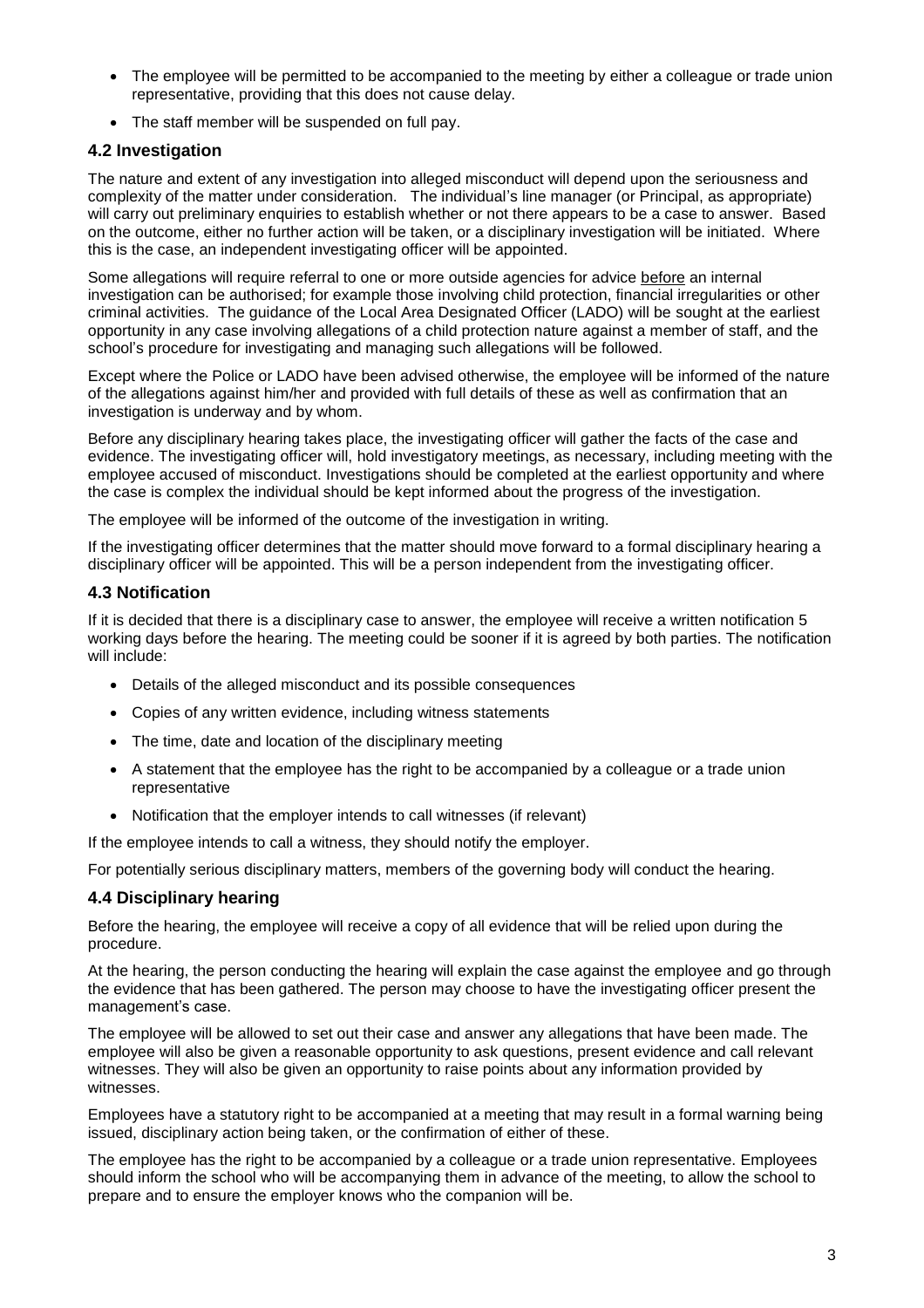If an employee's chosen companion will not be available to meet at the proposed time, the hearing will be postponed to a time proposed by the employee. As a general rule a delay of up to 5 days will be acceptable but each request will be considered on its own merits. Any subsequent postponements, or failure of the employee to turn up to a scheduled meeting, with-out good reason, is likely to result in the formal hearing proceeding as planned and being decided on the basis of other available evidence.

The companion can address the hearing to put and sum up the employee's case, respond on behalf of the employee to any views expressed at the hearing and confer with the employee during the hearing. The companion does not, however, have the right to answer questions on the employee's behalf, address the hearing if the employee does not wish it or prevent the employer from explaining their case.

#### **4.5 Taking appropriate action**

The hearing will be adjourned and a decision about whether further disciplinary action is necessary will be taken. The employee will be informed of the decision in writing within 5 working days.

The following Formal Actions taken may be:

- **A first written warning** for a first instance of misconduct. A further instance may result in a final written warning. A first written warning will remain live for 12 months after which point they will be disregarded. The written warning will explain that a further instance of misconduct or no change in behaviour within a given timeframe will result in a final warning
- **A final written warning** where the employee has already received a first warning, or where the employee's misconduct was sufficiently serious. A final written warning will remain live for 12-24 months after which point it will be disregarded.
- **Dismissal** where there has been gross misconduct or a final written warning has already been given for a repetition of similar matters of misconduct.

We will refer a case of teacher gross misconduct to the National College for Teaching and Leadership (National College) if we believe the case is so severe that the National College should consider whether the teacher should be prevented from teaching. We will also refer cases to other relevant authorities where appropriate.

#### **4.6 Dismissal**

The power to decide that members of staff should no longer work at this school rests with the governing board. Following a decision to dismiss the Governors will issue notice of termination in accordance with the employee's contractual or statutory notice period (whichever is the greater). As a general rule the employee will not be expected to work during the notice period. In cases of gross misconduct, the employee may be summarily dismissed (without notice).

#### **4.7 Appeals process**

The employee has the right to appeal any sanction. Appeals must be made in writing within 5 working days of the decision, setting out at the same time the grounds for appeal.

The purpose of the Hearing is for the Appeals Panel to consider the grounds for appeal and to review the fairness of the outcome of the original meeting. New evidence may be considered at the Appeals stage, but no additional grounds for action against the employee may be introduced.

A disciplinary appeals officer/panel will be appointed.

Appeals will be heard as soon as reasonably practicable, allowing for at least 5 working days' notice of the date (10 working days where the appeal is against a dismissal decision). . Employees' statutory right to be accompanied by a companion will apply as with formal disciplinary hearings. Notes will be taken and a copy sent to the employee.

The appeal will be dealt with impartially and by senior leaders or governors who have not previously been involved in the case. Appeals against a dismissal will be heard by a panel of three Governors.

The employee will be informed in writing of the outcome and any actions which have been determined by the appeal hearing within 5 working days. There is no further right of appeal.

#### **4.8 Special cases**

If the employee involved in a disciplinary procedure is also the trade union representative, we will notify the union and discuss the matter with an official employed by the union before action is taken, after obtaining the employee's agreement. The procedure will continue as normal.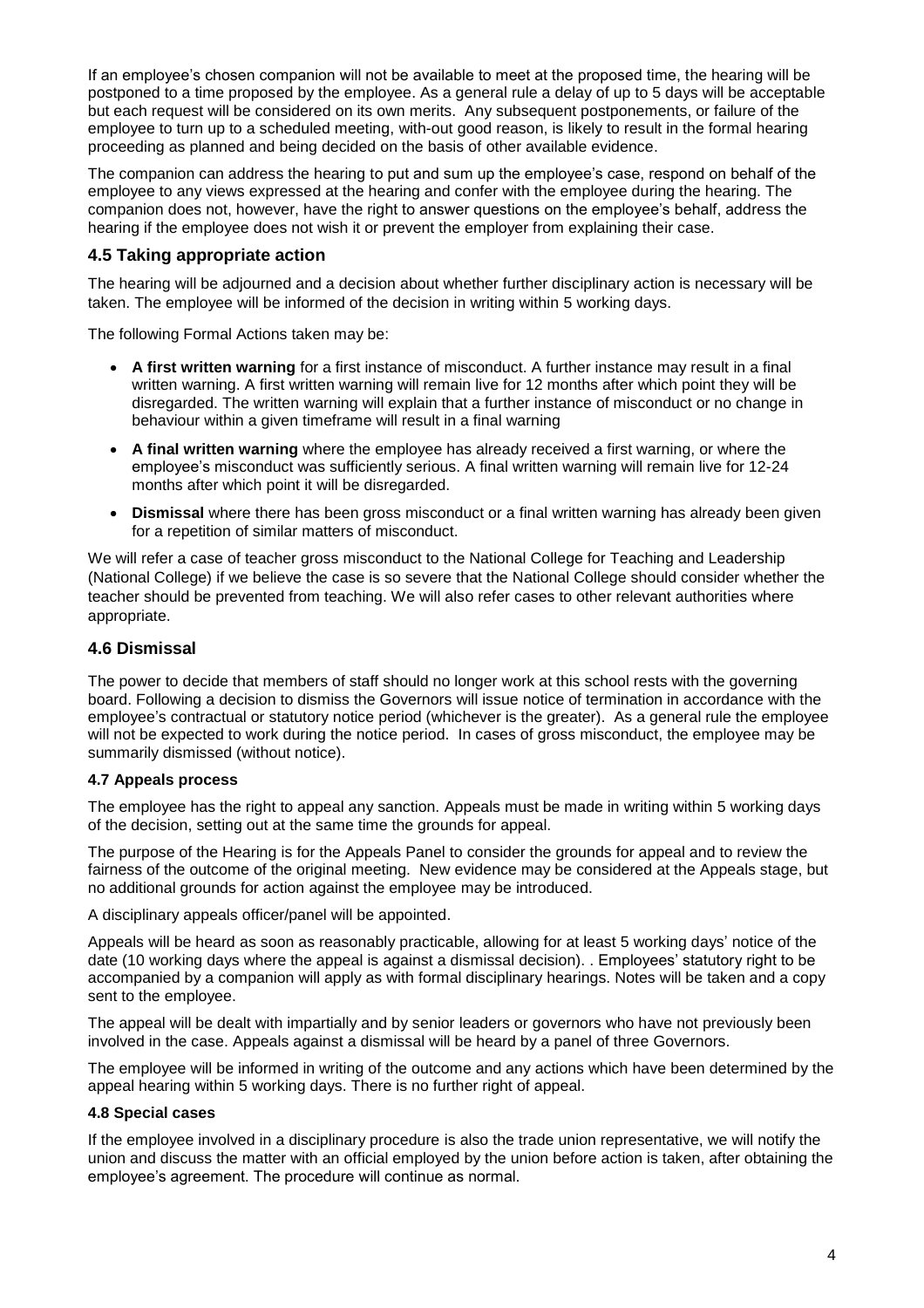If the employee who is subject to disciplinary procedures raises a grievance which relates directly to the instigation or operation of this procedure, this will be addressed in accordance with the existing rights under this procedure to state a case and appeal against any formal action. Grievances which are not directly related to the disciplinary allegations or the procedure itself will be dealt with separately and without delay to the progress of this procedure.

The ill-health absence of an employee during this procedure will not result in any delay to convening meetings or hearings beyond what is reasonable in the circumstances. One attempt to reschedule a hearing will be made where ill-health intervenes, and it should be explained to the employee that if he/she is still unable to attend on the rescheduled date the meeting will proceed in his/her absence. The employee will be offered the alternative options of making a written submission and/or asking his / her companion to attend the rescheduled meeting to make oral submissions and to question the witnesses on his/her behalf before the final decision is reached.

Absence whish appears to have been triggered by the instigation of this procedure will usually be referred immediately to Occupational Health to obtain advice. If the absence becomes long term then this will be dealt with in accordance with the attendance management policy.

## **5. Record keeping**

Minutes will be kept of all interviews and meetings. Where possible, these will be confirmed as an accurate reflection of what was discussed during the meeting.

Records of all materials relating to the disciplinary process will be kept securely, only for as long as necessary and in line with data protection law and our privacy notices.

If disciplinary action is taken, a record of this will be added to the employee's personnel file.

We will disclose any proven disciplinary offences by a staff member if a reference is requested by a future employer.

### **6. Monitoring arrangements**

This policy will be reviewed every two years but can be revised as needed.

This policy will be approved by the full governing board.

## **7. Links with other policies**

This policy links with our policies on:

- Staff code of conduct
- Capability of staff policy
- Staff grievance procedures
- Equality
- Safeguarding
- E-safety
- Attendance Management